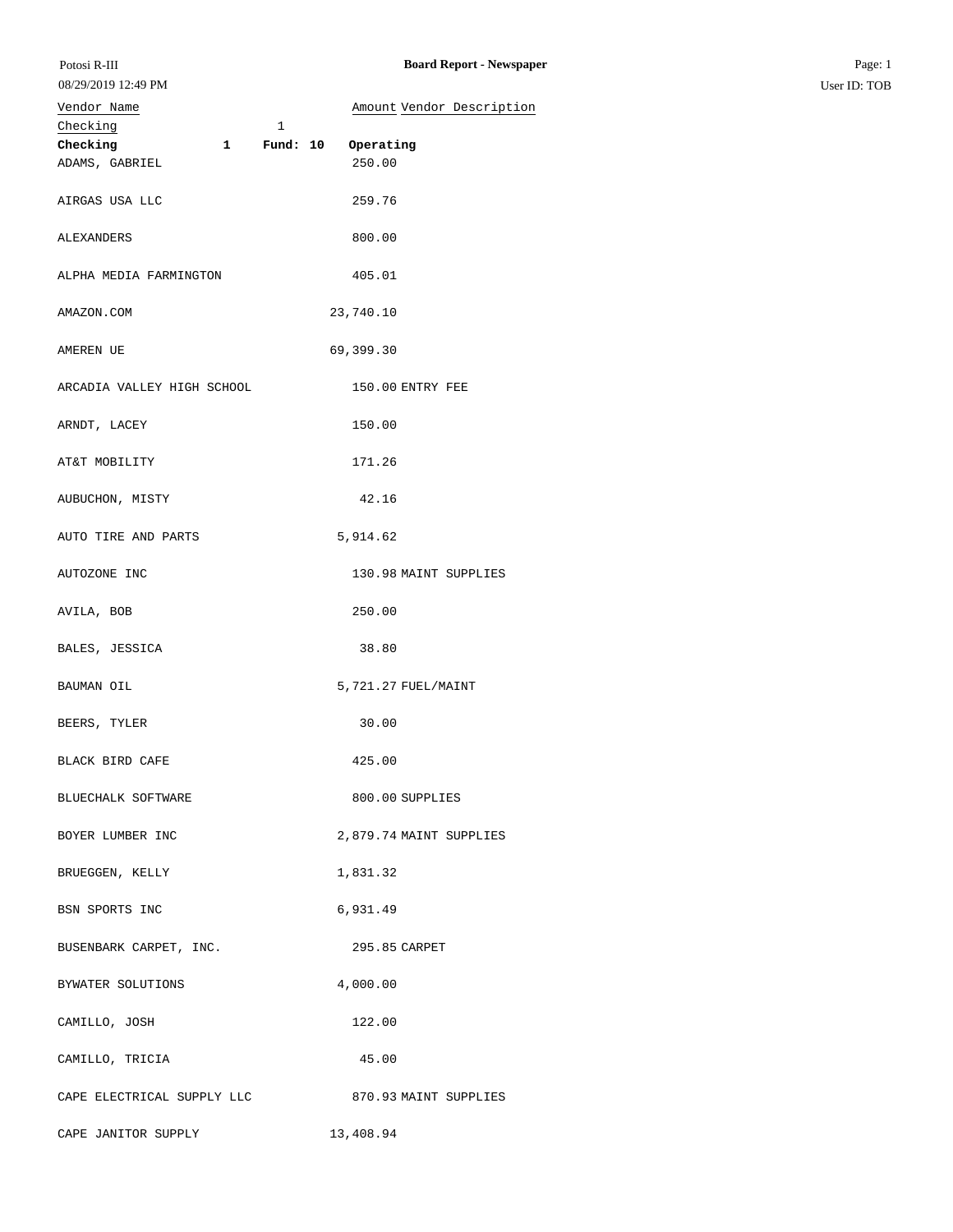| Potosi R-III<br>08/29/2019 12:49 PM | <b>Board Report - Newspaper</b> | Page: 2<br>User ID: TOB |
|-------------------------------------|---------------------------------|-------------------------|
| Vendor Name                         | Amount Vendor Description       |                         |
| CAPITAL SUPPLY COMPANY              | 2,408.07 MAINT SUPPLIES         |                         |
| CASNER, JONAH                       | 43.90                           |                         |
| CENTRAL HIGH SCHOOL                 | 250.00                          |                         |
| CENTRAL STATES BUS SALES            | 13,594.26 BUS GARAGE SUPPLIES   |                         |
| CENTURYLINK                         | 3,908.79 TELEPHONE              |                         |
| CHARACTER PLUS                      | 2,226.00                        |                         |
| CHAZELLE BROTHERS                   | 201.68 UPS/SUPPLIES             |                         |
| CHURCHHILL CENTER & SCHOOL          | 2,100.00                        |                         |
| CLEAN UNIFORM COMPANY               | 867.24                          |                         |
| COLUMBIA PARKS & RECREATION         | 300.00                          |                         |
| COMMERCIAL BILLING SERVICE          | 645.00                          |                         |
| COUNTRY MART                        | 346.37                          |                         |
| CULLIGAN                            | 69.55 WATER SOFTENER            |                         |
| CURATORS OF THE UNIVERSITY OF MO    | 352.00                          |                         |
| CUSTOM HOME ELEVATORS               | 350.00                          |                         |
| CUSTOM MEETING PLANNERS             | 450.00                          |                         |
| D & D WRECK REBUILDERS              | 4,886.80                        |                         |
| DANCEWEAR SOLUTIONS                 | 87.45                           |                         |
| DECKER EQUIPMENT                    | 1,469.52                        |                         |
| DECODED ESCAPE GAMES                | 100.00                          |                         |
| DESOTO ELECTRICAL PRODUCTS INC.     | 812.54                          |                         |
| DICKEY BUB                          | 274.87                          |                         |
| DOCKINS BROADCAST GROUP             | 200.00                          |                         |
| DOMINO'S PIZZA                      | 180.00 PIZZA                    |                         |
| DUNN, KAREN K                       | 122.00 VOLLEYBALL OFFICIAL      |                         |
| EAST CENTRAL #7                     | 220.00                          |                         |
| EDMENTUM, INC.                      | 52,904.00                       |                         |
| EDMONDS ELECTRIC MOTOR              | 140.34 MOTORS/MAINT             |                         |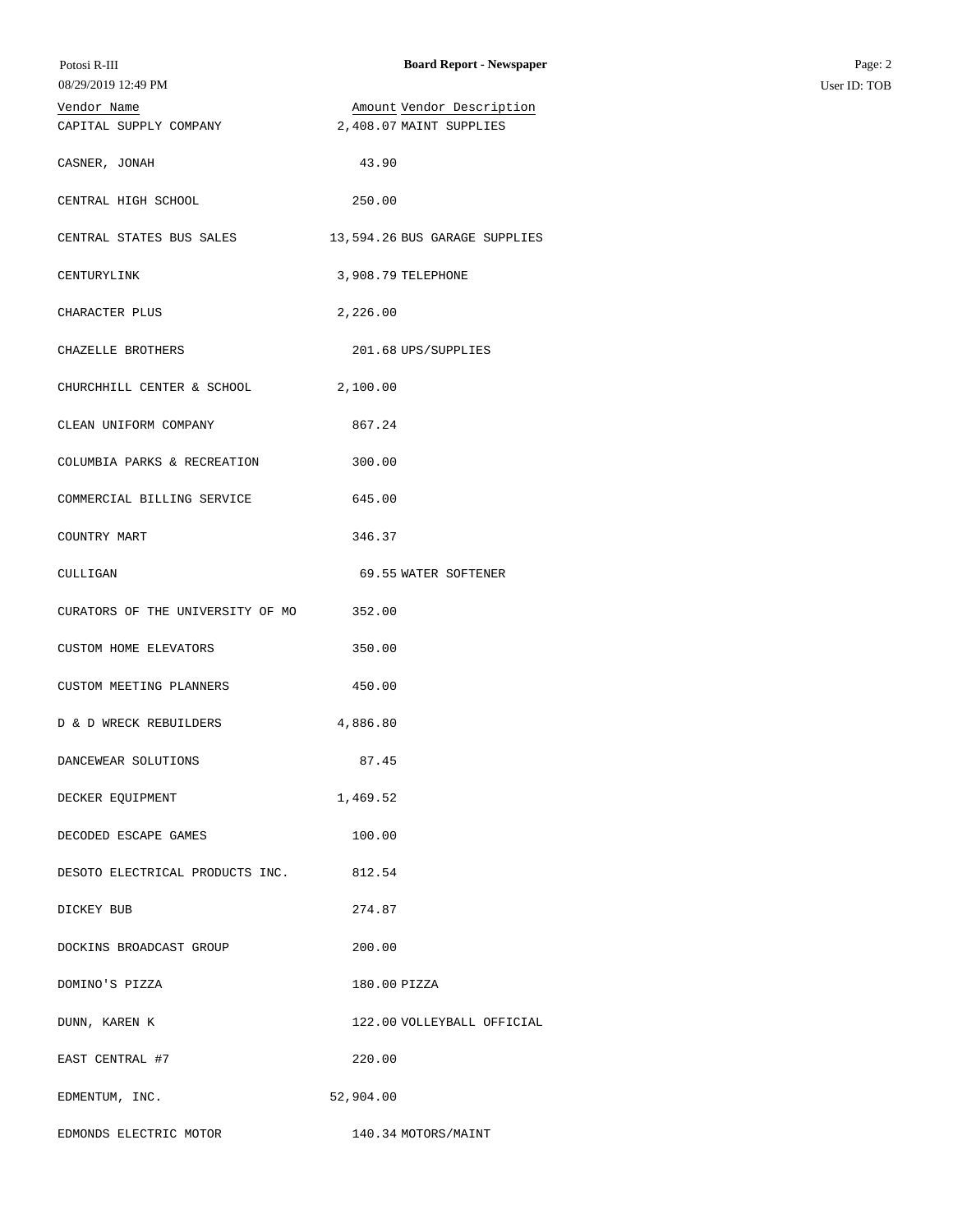| Potosi R-III                     | <b>Board Report - Newspaper</b> | Page: 3      |
|----------------------------------|---------------------------------|--------------|
| 08/29/2019 12:49 PM              |                                 | User ID: TOB |
| Vendor Name                      | Amount Vendor Description       |              |
| ELLIOTT MOTOR COMPANY            | 250.00 TOW                      |              |
| ELLIS BATTERY SPECIALISTS LLC    | 497.70                          |              |
| ENHANCEMENTS, INC.               | 318.00                          |              |
| ESGI                             | 1,590.00                        |              |
| FARMINGTON PARKS & RECREATION    | 335.00                          |              |
| Farr, Rebecca                    | 13.50                           |              |
| FASTENAL COMPANY                 | 49.00                           |              |
| FIRST STATE COMMUNITY BANK       | 2,500.00                        |              |
| FISHER AUTO PARTS                | 395.30 SUPPLIES                 |              |
| FITZWATER, SANDY                 | 94.05 PAT TRAVEL                |              |
| FRESH AND CLEAN                  | 405.00                          |              |
| GIBSON, SHARON                   | 109.80 REIMB                    |              |
| GLORE, MARIAH                    | 112.75                          |              |
| GRAND TRUE VALUE RENTAL          | 265.35                          |              |
| GREENSPRO, INC                   | 1,882.00                        |              |
| GYMNASIUM BLEACHER REPAIR        | 180.00 BLEACHER REPAIR          |              |
| Harmon, Karrie                   | 18.99                           |              |
| HASSELL'S PIANO TUNING           | 300.00                          |              |
| HD SUPPLY FACILITIES MAINT, LTD. | 221.64                          |              |
| HEALTHWAY PRIMARY CARE           | 256.44 BUS DRIVER PHYSICALS     |              |
| HEALTHWAY PRIMARY CARE           | 211.06                          |              |
| HEARTLAND COCA COLA              | 126.26 SODA                     |              |
| HOLLOWAY DISTRIBUTING INC        | 1,049.01                        |              |
| Hubbs, Brant                     | 342.77                          |              |
| HUDL                             | 2,700.00                        |              |
| INDEPENDENT JOURNAL INC          | 551.00 AD                       |              |
| INTERSTATE ALL BATTERY CENTER    | 376.00                          |              |
| INTERSTATE BILLING SERVICE INC   | 13,731.67                       |              |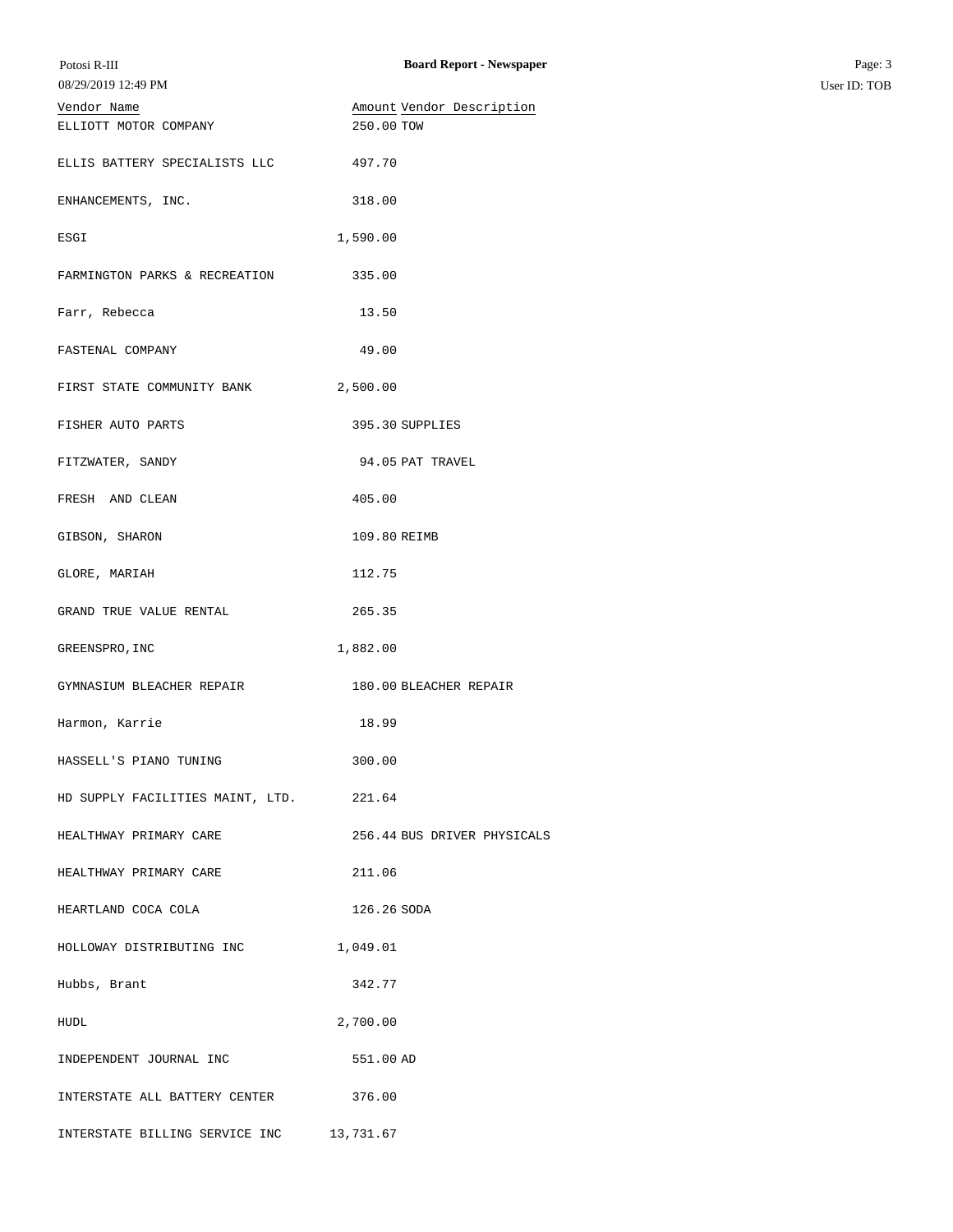| Potosi R-III                      | <b>Board Report - Newspaper</b> | Page: 4      |
|-----------------------------------|---------------------------------|--------------|
| 08/29/2019 12:49 PM               |                                 | User ID: TOB |
| Vendor Name                       | Amount Vendor Description       |              |
| JACOBSEN, JONI                    | 129.60 PARENT ED TRAVEL         |              |
| JEFFERSON COLLEGE                 | 1,000.00                        |              |
| JENNINGS, HAILEY                  | 100.00                          |              |
| JOSTENS INC                       | 523.30 YEARBOOKS                |              |
| JUST RIGHT PRINTING               | 4,069.00                        |              |
| K12 MANAGEMENT                    | 11,250.00                       |              |
| KAMMERMANN'S EXT CO INC           | 1,585.00 PEST CONTROL           |              |
| KASTEN MASONRY SALES INC          | 50.26                           |              |
| KESLER SCIENCE                    | 299.00                          |              |
| KNIGHT, ROLAND                    | 250.00                          |              |
| LEARNING SCIENCES INTERNATIONAL   | 5,000.00                        |              |
| LINCOLN NATIONAL LIFE INS COMPANY | 3.85                            |              |
| LONG, NATALIE                     | 178.20                          |              |
| MAC GILL                          | 27.00                           |              |
| MAESP                             | 305.00 REG                      |              |
| MAGIC-WRIGHTER INC                | 40.00                           |              |
| MARCO TECHNOLOGIES LLC            | 1,207.86                        |              |
| MARGARITAVILLE LAKE RESORT        | 99.00                           |              |
| MARLER MUSIC                      | 121.42                          |              |
| MASA                              | 3,453.30 DUES                   |              |
| MCCUE, SHAWN                      | 300.00                          |              |
| MCI                               | 53.37 LONG DISTANCE             |              |
| MELTON SIGNS & TSHIRTS            | 1,329.50                        |              |
| MICKE, GARY                       | 192.15                          |              |
| MICKES O'TOOLE, LLC               | 4,477.50                        |              |
| MIMS, GARY                        | 122.00 BASKETBALL OFFICIAL      |              |
| MINERAL AREA COLLEGE              | 20.00                           |              |
| MINERAL AREA COLLEGE              | 1,500.00                        |              |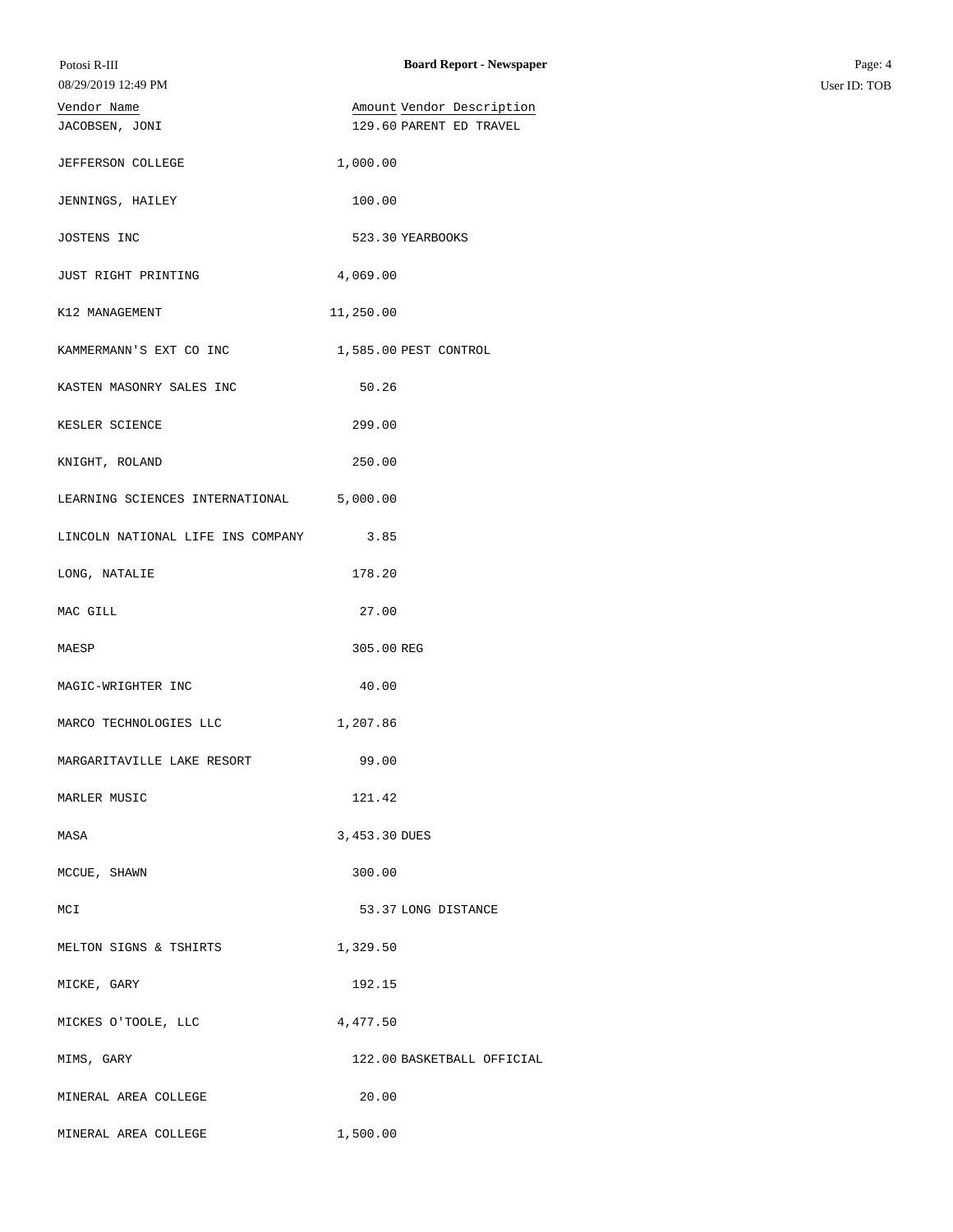| Potosi R-III                              | <b>Board Report - Newspaper</b> | Page: 5      |
|-------------------------------------------|---------------------------------|--------------|
| 08/29/2019 12:49 PM                       |                                 | User ID: TOB |
| Vendor Name                               | Amount Vendor Description       |              |
| MINERAL AREA OFFICE SUPPLY                | 35,716.66 OFFICE SUPPLIES       |              |
| MINERAL AREA OVERHEAD DOOR                | 651.00                          |              |
| Minor, Sarah                              | 45.00                           |              |
| MISSOURI ASSOCIATION OF SEC<br>PRINCIPALS | 1,377.00                        |              |
| MISSOURI S&T AR                           | 2,500.00                        |              |
| MISSOURI STATE                            | 250.00                          |              |
| MO ASSOC OF RURAL EDUCATION               | 585.00 MEMBERSHIP               |              |
| MO DIV OF EMPLOYMENT SECURITY             | 9.97 BENEFIT CHARGES            |              |
| MO TEACHING JOBS                          | 175.00                          |              |
| MOCASE                                    | 930.00                          |              |
| MORGAN, LEANN                             | 82.13                           |              |
| MORRIS, JACKIE                            | 122.00                          |              |
| MSBA                                      | 12,262.00 MAINT POLICY SVC      |              |
| MSBA                                      | 450.00                          |              |
| MSHSAA                                    | 6,332.50 MEMBERSHIP             |              |
| MURPHYSBORO APPLE FESTIVAL                | 200.00                          |              |
| MUSIC THEATRE INTERNATIONAL               | 430.20                          |              |
| MVATA                                     | 230.00                          |              |
| NEGWER DOOR SYSTEMS                       | 1,321.00                        |              |
| 0.D.A.C.S., INC                           | 675.00                          |              |
| OSIA AUTOMOTIVE                           | 150.00                          |              |
| PARKVIEW HIGH SCHOOL                      | 250.00                          |              |
| PEPSI AMERICAS, INC.                      | 1,610.79 SODA                   |              |
| PES PETTY CASH                            | 150.00                          |              |
| PHARMAX PHARMACY                          | 395.00                          |              |
| PICKNEYVILLE MARDI GRAS                   | 150.00                          |              |
| PINE VALLEY MACHINERY LLC                 | 130.00 SUPPLIES/BUS             |              |
| PORTELL, ADAM                             | 300.00                          |              |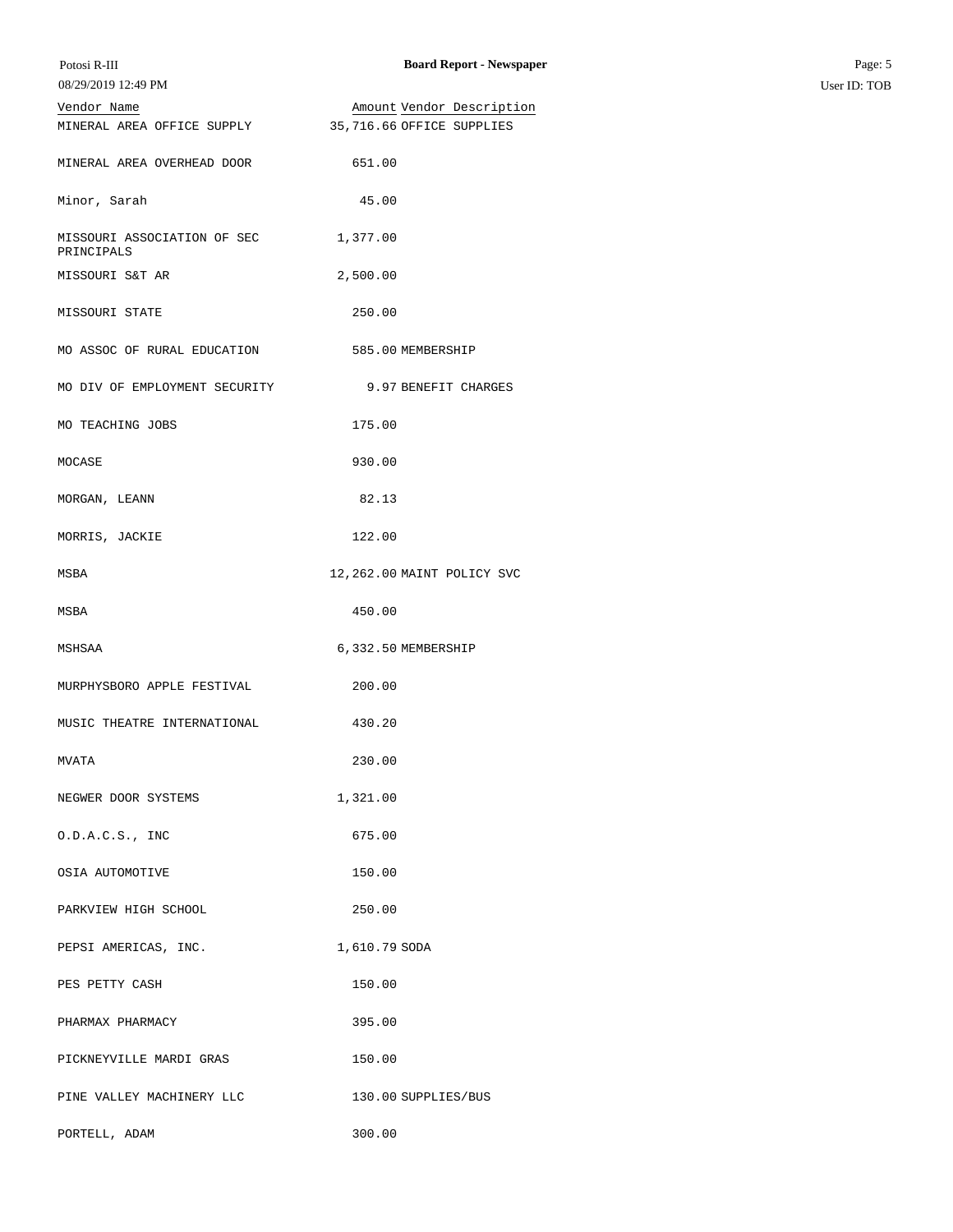| Potosi R-III                                   | <b>Board Report - Newspaper</b> | Page: 6      |
|------------------------------------------------|---------------------------------|--------------|
| 08/29/2019 12:49 PM                            |                                 | User ID: TOB |
| Vendor Name                                    | Amount Vendor Description       |              |
| PORTELL, NICOLE                                | 80.33 WORKSHOP                  |              |
|                                                |                                 |              |
| PORTER, RAVEN                                  | 11.25                           |              |
| POTOSI HIGH SCHOOL PETTY CASH                  | 61.57                           |              |
| POTOSI LUMBER COMPANY                          | 2,550.98 SUPPLIES               |              |
| POTOSI, CITY OF                                | 7,814.39 GAS/WATER/UTILITIES    |              |
| POWERSCHOOL GROUP LLC                          | 14,089.12                       |              |
| PRAIRIE FARMS DAIRY                            | 2,543.50                        |              |
| PROFFER WHOLESALE PRODUCE INC                  | 683.35 PRODUCE/FOOD SERVICE     |              |
| PURCELL TIRE                                   | 2,680.31 TIRES/BUS              |              |
| QUESTAR ASSESSMENT, INC.                       | 1,406.25                        |              |
| QUINN, PHYLLIS                                 | 123.46                          |              |
| RIDDELL/ALL AMERICAN SPORTS CORP               | 6,075.72 SUPPLIES               |              |
| ROBOTICS EDUCATION & COMPETITION<br>FOUNDATION | 450.00                          |              |
| RON'S WINDOWS & DOORS INC.                     | 346.00                          |              |
| SCHOOL DATEBOOKS                               | 740.40                          |              |
| SCHOOL LUNCH SOLUTIONS                         | 760.20                          |              |
| Seiberlich, Jason                              | 455.85                          |              |
| SEMO FOOTBALL OFFICIALS<br>ASSOCIATION         | 100.00                          |              |
| SGC FOODSERVICE                                | 17,087.52 SUPPLIES              |              |
| SHERWIN WILLIAMS CO                            | 1,427.61 PAINT                  |              |
| SHO-ME TECHNOLOGIES                            | 5,589.58                        |              |
| SIDELINE POWER, LLC                            | 680.00                          |              |
| SMCAA                                          | 200.00 DIST ENROLL              |              |
| SONIC                                          | 141.22                          |              |
| SOUTHEAST MO STATE UNIVERSITY                  | 1,000.00                        |              |
| SOUTHEAST RPDC                                 | 1,000.00                        |              |
| SOUTHPAW GRAFIX                                | 2,091.00                        |              |
| SPACEWALKER, INC.                              | 76.92                           |              |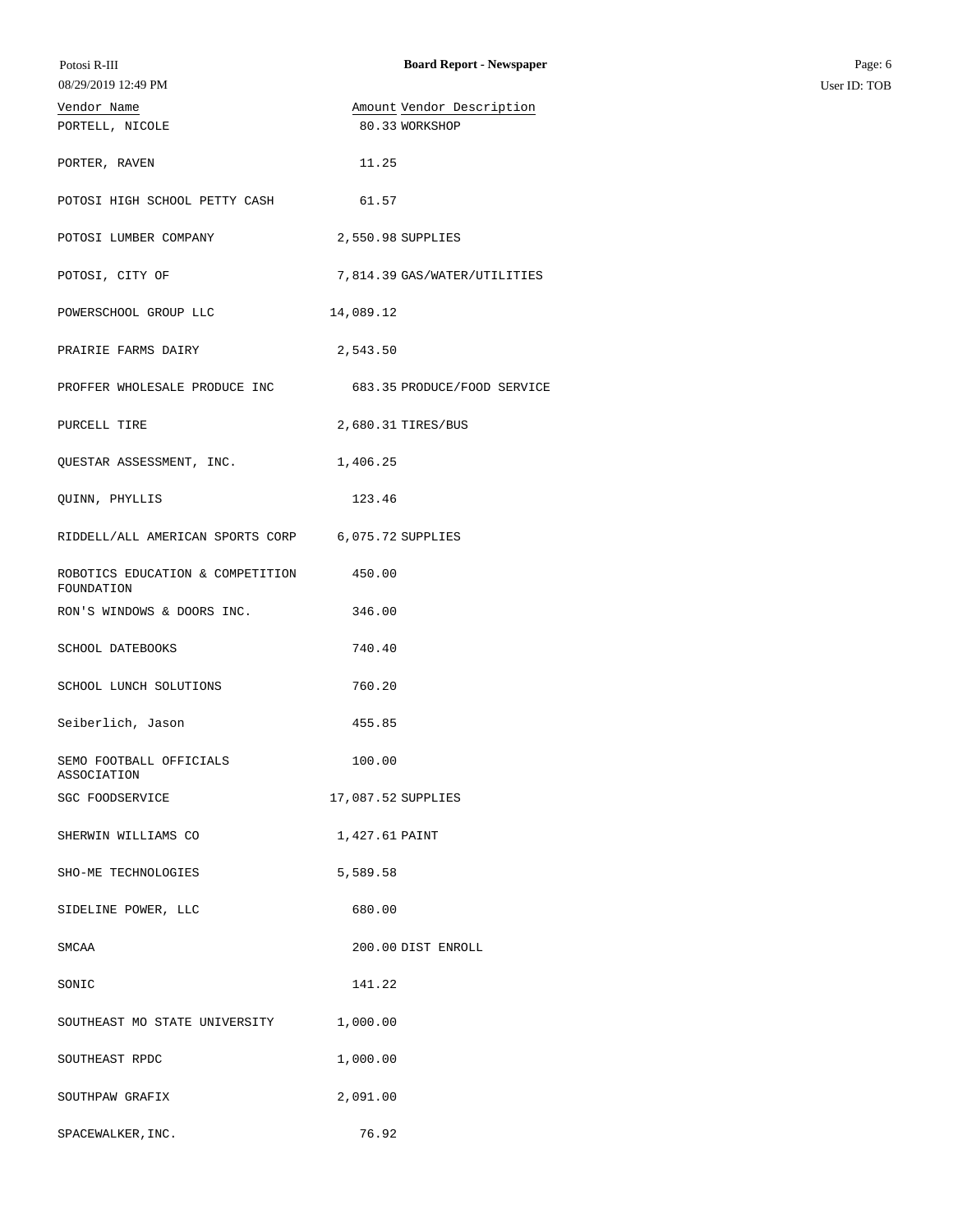| Vendor Name                                  | Amount Vendor Description |
|----------------------------------------------|---------------------------|
| ST LOUIS UNIVERSITY                          | 1,250.00                  |
| ST. LOUIS UNIVERSITY HIGH SCHOOL             | 300.00                    |
| ST. VINCENT HIGH SCHOOL                      | 100.00                    |
| STE. GENEVIEVE HIGH SCHOOL                   | 50.00                     |
| STEPPING STONE LANDSCAPE                     | 55.00                     |
| SULLIVAN HIGH SCHOOL                         | 300.00                    |
| SUNLIGHT FEED & FARM CENTER INC              | 58.00                     |
| SWEET MEMORIES SANDWICH SHOP                 | 320.00 FOOD               |
| TANG COMPANY LLC                             | 4,095.00                  |
| TECH ELECTRONICS, INC.                       | 2,674.64 MAINT            |
| THYSSENKRUPP ELEVATOR CORP                   | 862.96 MAINTENANCE        |
| TIRE BARGAINS                                | 1,179.00                  |
| TITAN INDUSTRIAL CHEMICALS LLC               | 6,919.57                  |
| TRANE                                        | 3,120.74                  |
| UNITED HEALTH CARE INS CO                    | 218,819.27                |
| UNITED HEALTHCARE LIFE INSURANCE<br>COMPANY  | 418.95                    |
| UNIVERSITY OF MISSOURI-COLUMBIA AR 41,138.04 |                           |
| US FOODS, INC.                               | 7,732.97                  |
| VANCE, KIMBERLY                              | 200.00                    |
| VARIETY THE CHILDREN'S CHARITY               | 500.00                    |
| VISA CARD SERVICES                           | 8,513.61                  |
| WAL-MART                                     | 0.00                      |
| WALMART COMMUNITY                            | 8,066.44 SUPPLIES         |
| WARDENS EAST END LAUNDRY INC                 | 10.50 MOPS CLEANED/HS     |
| WASH CO CHAMBER OF COMMERCE                  | 75.00 ANNUAL DUES/ADMIN   |
| WASHINGTON COUNTY FAIR                       | 402.00 BOOTH              |
| WASHINGTON COUNTY HEALTH DEPT                | 15.00 FLU VACCINE         |
| WASTE CONNECTIONS OF MO                      | 2,696.32                  |